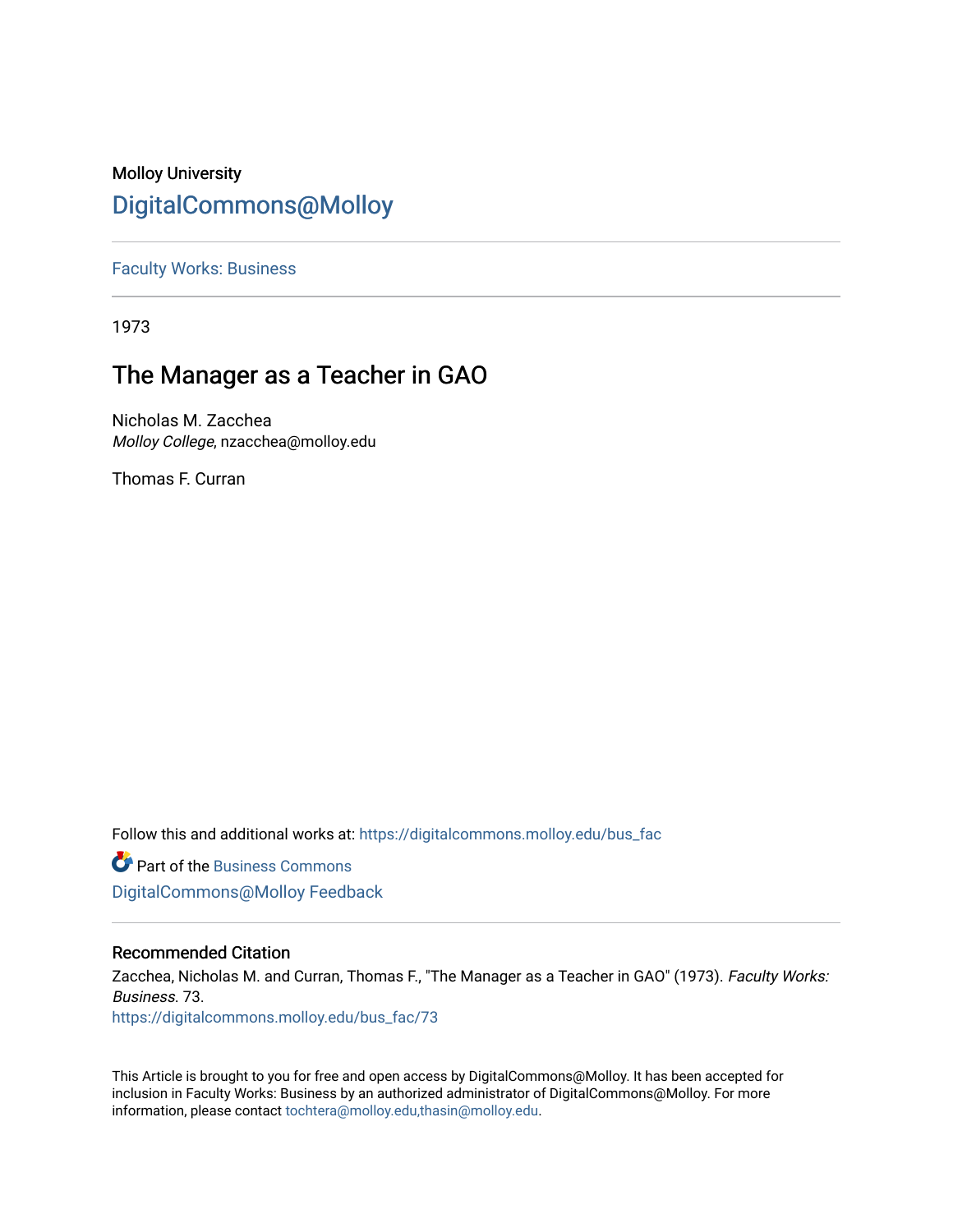# **The Manager as a Teacher in GAO**

*One very important task of managerial succession* **is** *to teach. Any organization, if it is to continae to progress in an orderly fashion, must assure itself that the skills, the attitudes, and the techniques of its members proficient in them are imparted to those who do not yet possess the desired level of professional expertise.* 

*This is the essence of the manager's role as a teacher.* 

#### **Basic Elements**

The **GAO** manager, in fulfilling his role *as* **a** teacher, provides systematic guidance to his subordinates according to their varying needs and abilities. The manager modifies this role as soon as he perceives a subordinate growing in knowledge and in skill. When manifestations of individuality and creativity begin to emerge and reflect increasingly mature and professional conduct, the manager invariably becomes more a source of information and inspiration and less a supervisor. Through the manager, each asignment gives a subordinate the opportunity for a maximum, intensive, educational experience.

#### **Teaching Role Preparation**

Managers in GAO must be adequa:ely prepared to enable them to develop positive, professional attitudes; to impart knowledge; to demonstrate required skills; and to provide subordinate exposure to a variety of professional, GAO-oriented, strategies.

Through discussions with his colleagues, a manager learns what is currently expected **of** both him and his subordinates. By conferring often with

Mr. Zacchea is an audit manager in the New York regional office, holding a B.B.A. degree in accounting from St. John's University and an M.B.A. degree in management from Long Island University. He is a mc-mber **of** the American Management Association and the Federal Association **of** Management Analysts. He received the GAO Meritorious Service Award in **1967.** 

hir. Curran is a supervisory auditor in the New York regional office. He has a B.S. degree in economics from Fordhem University and attended the New York University Graduate School of Business. He is a member of the Federal Government Accountants Association.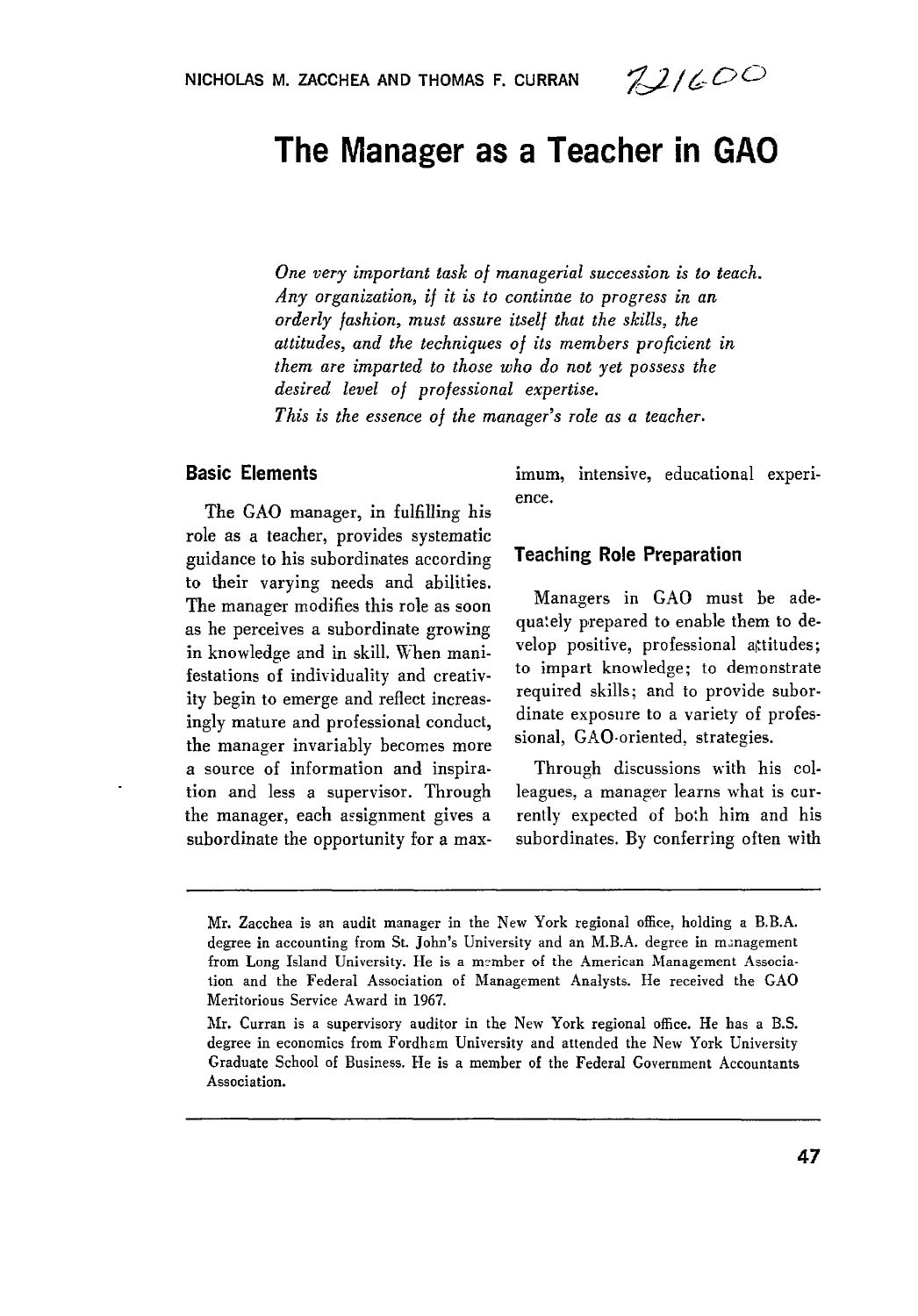his subordinates about their talents, their attitudes, and their interests, he determines the best method for implementing this teaching role. Opening such lines of communication also helps to promote learning experiences for both manager and subordinate. Special cautions are always taken to mesh this teaching role preparation with the objectives or mission of GAO and the particular needs of those the manager is responsible for.

The good manager concerns himself with providing a total, integrated learning experience for all staff members on each GAO assignment. He is able to both demonstrate work techniques and illustrate new skills and analytical processes without being either inflexible or indecisive.

GAO managers also play a special role in assigning tasks or activities on individual assignments. Each task is assigned only after carefully considering the best means to accomplish required objectives and the relation of such means to the development requirements of the GAO staff member.

### **The Manager's Role and the Site Supervisor**

Management of the site supervisor is a basic responsibility of a GAO manager and one **of** the most direct teaching forums available to him. It not only prepares the site supervisor for an eventual managerial role but also helps assure other GAO team members **of** adequate training. Such management is best when it is as democratic and as participative as possible.

Counseling, as a part **of** regular site visits, is important once the manager has had an oppartunity to observe the site supervisor and audit team in action. With this exposure to experienced guidance, the site supervisor acquires the managerial techniques necessary to develop his own professional competence as well as that **of** his subordinates. Guidance of the site supervisor is ultimately directed to preparing him for a managerial role and in a sense forging yet another link in the chain of managerial succession.

### **Task Assignment and the Learning Process**

Individual development is contingent on careful selection and assign**ment of job responsibilities. Therefore,**  task assignments are made to insure their successful execution and afford assigned staff members every opportunity to mature professionally.

Accurate profiles of staff members are requisite for this function. All past work experience, educational background, expertise, or special interests are considered. Professional or personal limitations which affect ability to perform and ability to learn are also identified. With this knowledge **the**  manager is able to effectively participate with the site supervisor in the assignment of tasks which consider both the differing intellectual capabilities of available staff and the probable impact of these differences on task completion and on the learning process.

Consistently assigning tasks to an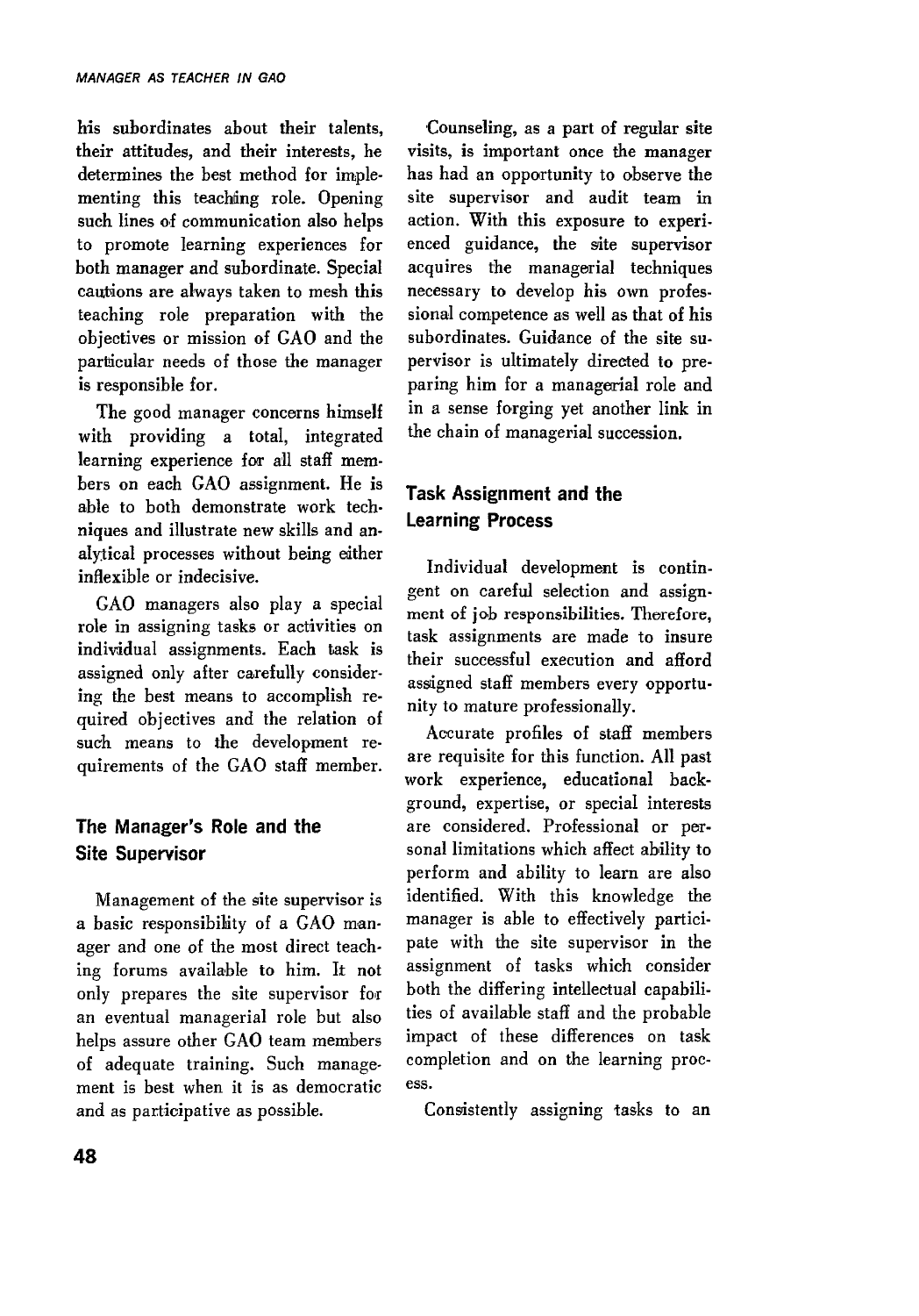individual which exploit positive attributes and do not provide either learning exposure or the reinforcement of past professional experience is avoided. Assignments are also made which will provide experience in areas where staff members have shown weaknesses so that attempts can be made to correct these weaknesses in a controlled environment.

Agreement about a **staff** member's specific level of responsibility is quickly reached before the execution **of** assigned tasks begins. The GAO manager is extremely careful in arriving at these parameters---permitting the staff member to assume all those responsibilities he can. Care is always taken to assign responsibilities having sufficient technical and personal challenge to insure continued professional expansion.

Effective managers encourage staff members **to** draw on all past experiences in carrying out assigned tasks. This not only reinforces previously acquired knowledge and provides a basis for the development of new technical skills but, equally important, aids in accomplishing desired task objectives.

#### **Initial Guidance Is Important**

Once tasks are assigned, guidance is provided both before and during their execution. Generally, written guidelines, such as a program, pave the way for this initial guidance.

Interpretations of written material can be as varied as the differences in people, so a careful discussion of program elements for each assigned task

is usually adopted as standard practice. Areas that are vague, not completely understood, or susceptible to misinterpretation are fully discussed -a prime occasion for the GAO manager to slip into the teaching role.

Technical jargon and esoteric terminology in programs can create problems in understanding specific tasks or assignment objectives, and so they are discussed fully until commonly understood. This discussion often provides a good medium for learning. It is by and large a professional exchange and an opportunity for the manager to cultivate and discipline the technical habits of his subordinates.

At all times, interaction between staff members and manager is frank and open. Staff members always feel free to discuss personal or professional matters which may affect the job, impact on mission accomplishment, or bear on the learning processes.

### **Staff Evaluation as a Teaching Technique**

The GAO manager helps subordinates to develop by reviewing **and**  evaluating their performance. This provides the manager with an opportunity to promptly detect personal and technical deficiencies and creates an occasion for the manager to suggest ways in which these shortcomings can be overcome. Yet another chance **to**  teach!

In pointing out weaknesses, the manager is tactful and emphasizes the causes and remedies rather than the deficiencies. Concentrating on the neg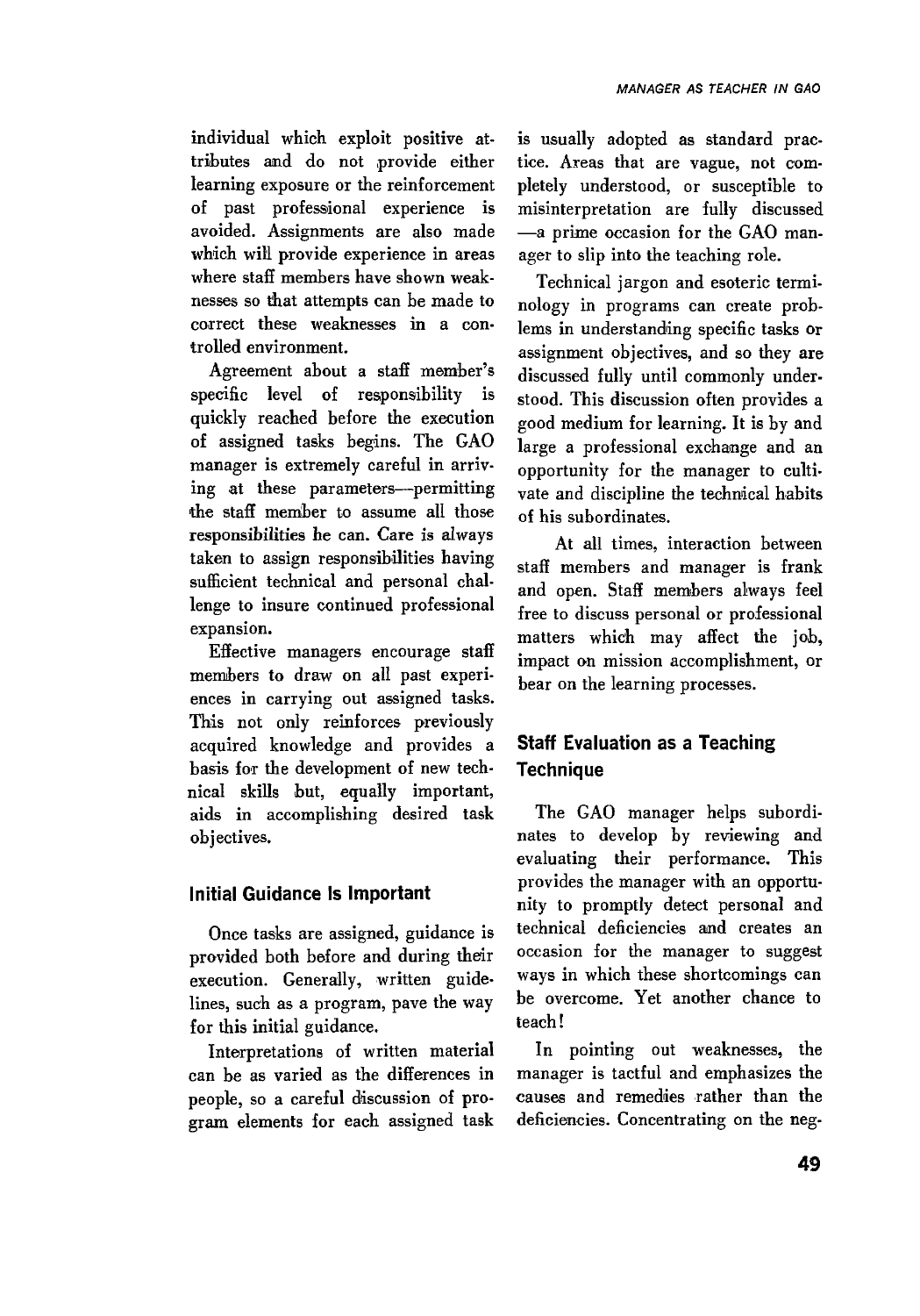ative aspects can cause a subordinate to retreat psychologically, to assume a defensive posture, and to establish well-fortified, intellectual resistance to further attempts at instructional counseling. Before weaknesses are discussed, several alternate suggestions for correction are usually developed so the talks can result in the selection of the most optimum solution.

On the positive side, managerial evaluation is an excellent opportunity to commend outstanding performance. Such recognition many times provides an impetus for even greater job achievement and helps stimulate increased interest in self-development.

**A** conscientious manager becomes confident of a staff member's comprehension of assigned tasks and his ability to perform by reviewing his work or through discussions with him. If it is ever evident that there is a less than desired grasp of the concepts involved, either the manager, the site supervisor, or both usually promptly reorient the staff.

The most important subordinate evaluation for some **GAO** managers may be the initial encounter with a staff member. This often provides the basis for both the depth and frequency of subsequent evaluations. When staff members have an ample grasp of both the tasks to be performed and the review objectives and when no serious deficiencies in performance are detected, then the nature and extent of subsequent supervisory evaluations can be set at a minimum.

Often during this initial evaluation, the managar is able to decide that a staff member's performance warrants the assignment of broader responsibilities. This decision will not only enhance the staff member's personal development, but will positively affect the effective accomplishment of audit goals. Continued evaluation is **of**  course still essential in such a case not only to detect shortcomings but to guide the individual when he assumes these greater responsibilities.

## **The Managerial Appraisal Is a Teaching Function**

The measurement of job proficiency is one of the most difficult functions performed by managers in **GAO** and is approached with the utmost of professional caution.

In preparing appraisals the alert manager pays particular attention to the diversity of disciplines of the younger staff members. The most recent additions to the staff are not always evaluated against the personal and professional standards whlich were developed for staff which, **for** the most part, had accounting backgrounds.

**GAO** managers now evaluate staff members who possess other academic backgrounds on assignments which may require different techniques. Therefore, the good manager helps to develop an atmosphere wherein he, the site supervisor, and the other team members can be exposed to the activities **of** those on the staff with diverse and unusual talents. All most certainly benefit by this exposure, but, more important, the manager can acquire firsthand knowledge **of** a junior staff member's technical specialties and is more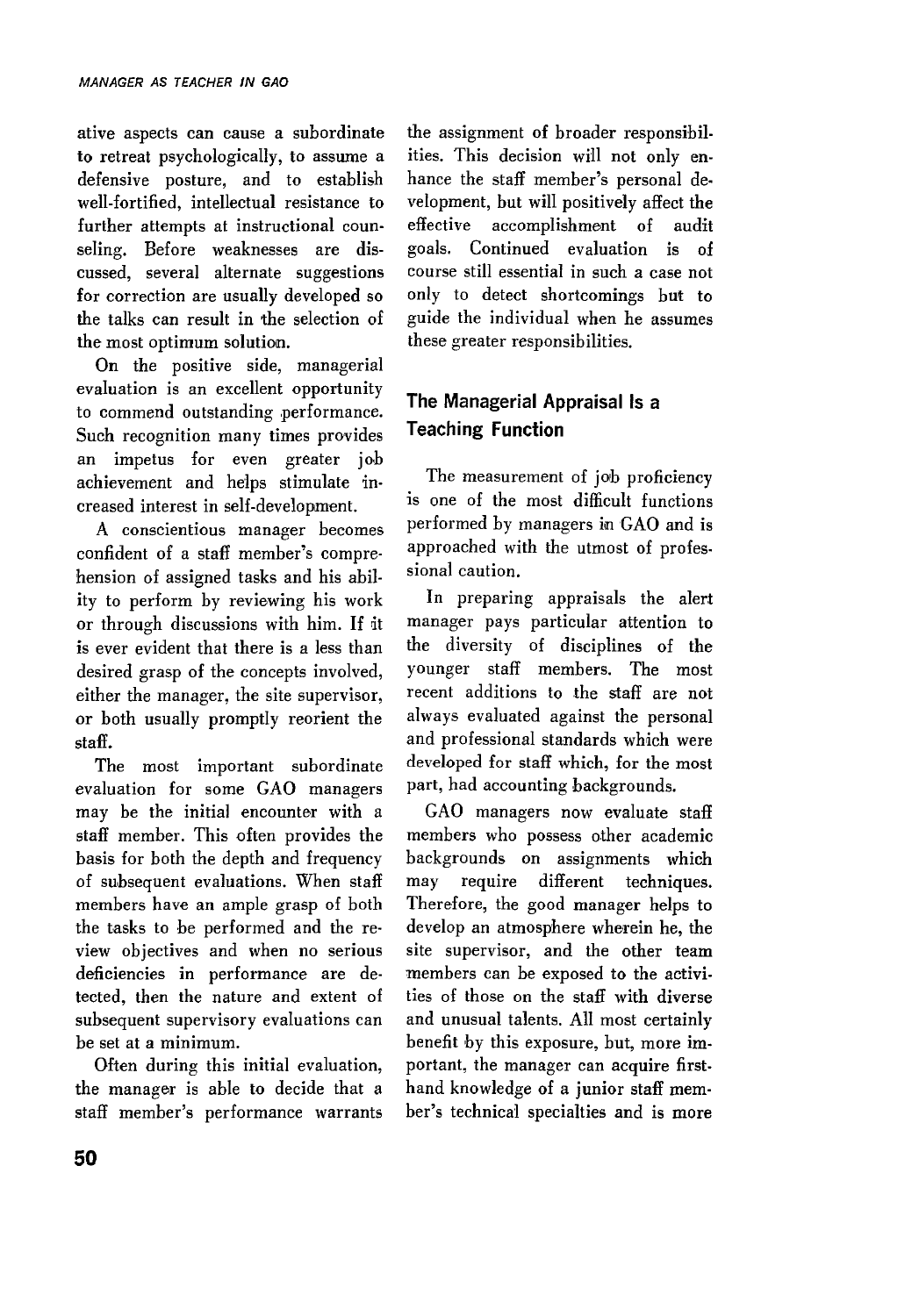able to more accurately evaluate his performance and provide managerial tutelage.

#### **Appraisals Must Be Approached With Care**

Informal day-to-day evaluation of all staff is for some a highly desirable standard. While this is always difficult for the often mobile **GAO** manager, it is certainly within the realm of possibility for the site supervisor. Certain hazards, however, must be recognized. Research has shown that frequent criticism constitutes a strong threat to self-esteem and generally disrupts, not improves, performance. It has also shown that individuals who receive an above average number of criticisms on appraisals generally show less goal achievement than those who receive fewer. Conversely, subordinates who achieve high levels in performance evaluations tend to show improved work performance on future assignments.

The question then as to when and to what extent a **GAO** manager's evaluation should contain a preponderance of either criticism or praise, or a delicate balance of both, is critical. The answer lies in a carefully considered managerial judgment made in the light of prevailing circumstances.

The development of a method for correcting deficiencies in a staff member's performance presents a critically important teaching challenge to a **GAO**  manager. He first assures himself through introspection that the problems observed are not due to shortcomings in his managerial techniques. Often they are related to weaknesses in managerial performance. **If** they are, changes are made immediately and reconciliation is effected with the subordinate just as quickly. Informing personnel of the corrective actions taken on the part of the manager is considered by some authorities as a way of securing subordinate confidence.

If a problem occurs in which corrective action is clearly beyond the control of the site supervisor or manager, the matter is best referred to higher authority for resolution. In cases where problems become evident immediately prior to a staff member's reassignment to another job, a detailed description **of** the situation, including a summary of actions taken in the interest of correction as well as untried alternatives, should be prepared for the benefit of the staff member's new supervisor.

#### **Conclusion**

Any organization, if it is to grow, must depend on its members for

- -continued increase in organizational proficiency,
- -greater efficiency in the accomplishment of organizational missions,
- -creation and maintenance of a well-developed, technically integrated work force, and
- -orderly continuity of organization skills, attitudes, and managerial succession,

In an organization like the **GAO** organizational growth and increased proficiency are particularly dependent on